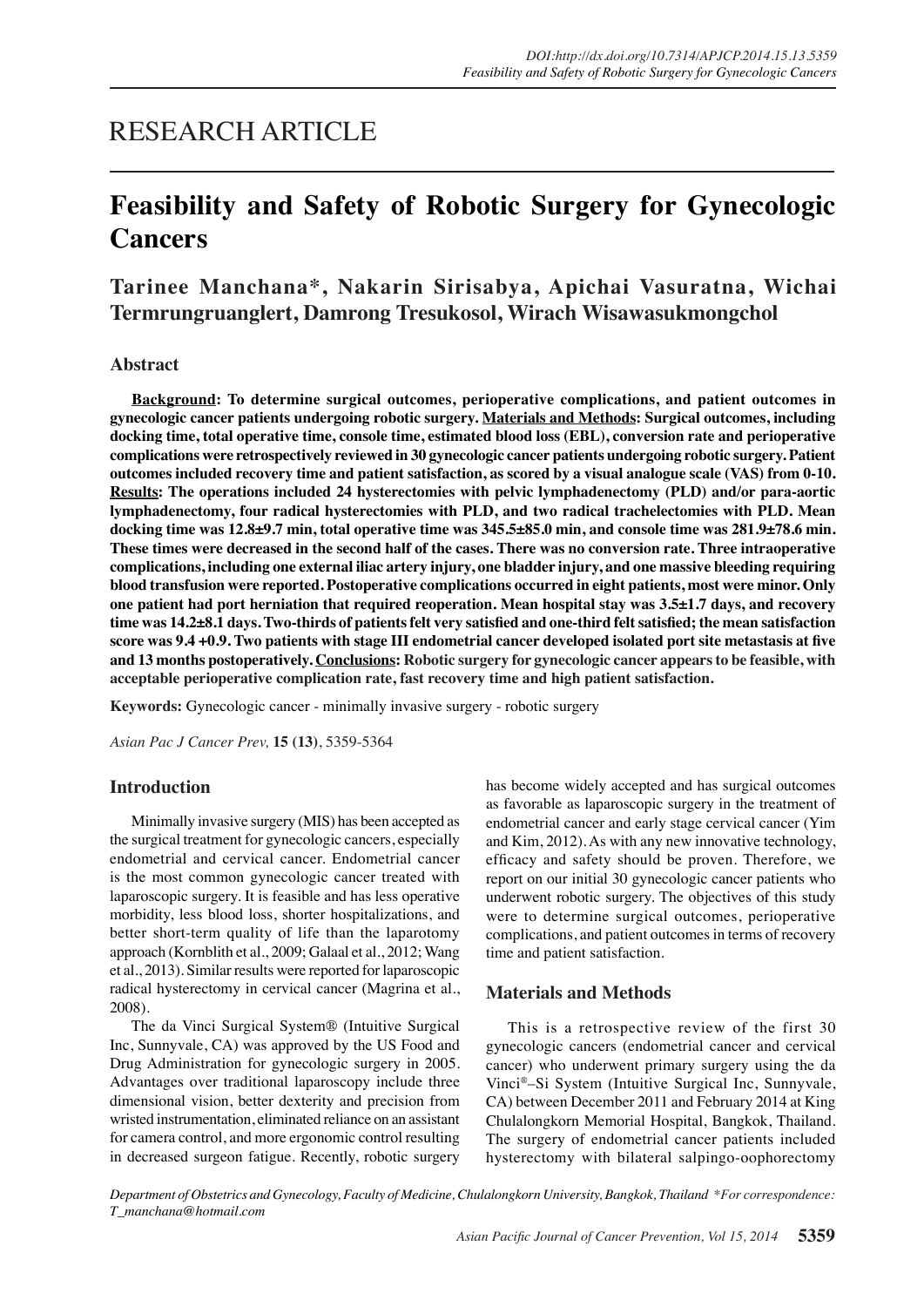#### *Tarinee Manchana et al*

and bilateral pelvic lymphadenectomy (PLD) and/or para-aortic lymphadenectomy (PALD). The surgery of cervical cancer included type III radical hysterectomy with bilateral PLD but radical trachelectomy with PLD in patients who desired fertility function.

The surgical teams included six surgeons and four nurses who were certified in robotic training. Each surgery was conducted by at least two surgeons, and included procedures such as hysterectomy, PLD, PALD, and vaginal cuff closure. All surgeons had previous experience in laparoscopic surgery. Five ports were used, a 12-mm trocar for a camera was placed at 25 cm above the symphysis pubis for the procedures that included paraaortic lymphadenectomy; otherwise the camera port was placed at the umbilical area. Two 8-mm robotic trocars were placed at 8-10 cm lateral and 3-5 cm below the camera port. The first arm port was on the right side connected to monopolar curved scissors and the second arm port was on the left side connected to fenestrated bipolar forceps. Another 8-mm robotic trocar for the third arm port was placed at 8-10 cm lateral and 3-5 cm below the second arm port. A double fenestrated grasper was used in this arm. For the assistant port, a 12-mm trocar was placed 5 cm above mid-distance between camera and the first arm port if the camera port was located at the umbilicus. This port was placed at 5-8 cm lateral and 3-5 cm below the first arm port if the camera port was placed above the umbilicus.

Demographic data such as age, parity, body mass index (BMI), and co-morbid medical conditions; and surgical-pathological data such as FIGO stage, histology, grade, and lymph node count were recorded. The surgical outcomes included docking time, total operative time (time from port placement to completion of skin closure), console time, estimated blood loss (EBL), laparotomy conversion rate, and intra- and postoperative complications. Postoperative complications were defined as any adverse events within the first 30 days after surgery. These included febrile morbidity, which was defined as body temperature more than 38 °C in two consecutive measurements at least six hours apart, but excluding the first 24 hours. Intravenous parecoxib (Dynastat®) 40 mg every 12 hours were given as a pain control regimen in the first 24 hours postoperatively and intravenous opioid (morphine 0.05 mg/kg or pethidine 0.5 mg/kg) as a rescue regimen. Celecoxib(Celebrex®) 400 mg or Etoricoxib (Arcoxia®) 120 mg were prescribed once daily starting on the second postoperative day (POD) and continued for seven days. If there was any contraindication, nonsteroidal anti-inflammatory drugs (NSAID) were prescribed. Postoperative pain was evaluated every six hours on the first to third POD by visual analogue scale  $(VAS): 0 - 10$ scores (0 - no pain; 10 - worst pain). The worst score in each day was used for analysis. Furthermore, length of hospital stay, recovery time, and patient satisfaction were recorded. Satisfaction was graded as follows: 0 - very unsatisfied; 1 - somewhat unsatisfied; 2 - neither satisfied nor unsatisfied; 3 - somewhat satisfied; 4 - very satisfied. Satisfaction score by visual analogue scale (VAS) from 0-10 was also graded.

**5360** *Asian Pacific Journal of Cancer Prevention, Vol 15, 2014* Data were shown as mean and standard deviation

(SD) for continuous data, median and range for nonparametric continuous data, and percentage for discrete data. Surgical outcomes between the first and last 15 cases were compared using student's t-test and chi-square test for continuous and discrete data, respectively. A p value of less than 0.05 was regarded as statistically significant.

## **Results**

Among 30 gynecologic cancer patients, 24 (80%) were endometrial cancer and six (20%) were cervical cancer patients. The mean age of all patients in this study was  $49.5 \pm 12.6$  years (21-70), median parity was 1 (0-3), mean BMI was 27.9±7.4 kg/m2 (18.6-46.2). Demographic data according to cancer types are shown in Table 1. All endometrial cancer patients had endometrioid adenocarcinoma histology and 75% of patients were in stage 1. All cervical cancer patients were in stage IB1 and half of them had non-keratinizing squamous cell carcinoma.

Most endometrial cancer patients underwent hysterectomy with complete surgical staging, including PLD and PALD. Seven patients (29.2%) did not undergo PALD. These occurred in our initial learning curve of the first five patients and the remaining two patients had severe bowel adhesion and morbid obesity that precluded adequate exposure. Four cervical cancer patients

**Table 1. Demographic and Surgical-Pathological Outcomes**

|                                     |                                                      | Endometrial      | Cervical                        |
|-------------------------------------|------------------------------------------------------|------------------|---------------------------------|
|                                     |                                                      |                  | cancer patients cancer patients |
|                                     |                                                      | $(N=24)$         | $(N=6)$                         |
| Mean age (years)                    |                                                      | $53.7 + 9.5$     | $32.7 + 9.3$                    |
| <b>Median Parity</b>                |                                                      | $1(0-3)$         | $0.5(0-2)$                      |
| Mean BMI $(kg/m2)$                  |                                                      | $29.3 + 7.6$     | $22.4 + 2.5$                    |
| Co-morbidities                      |                                                      |                  |                                 |
| Hypertension                        |                                                      | 10(41.7%)        | $0(0\%)$                        |
| Diabetes Mellitus                   |                                                      | 3(12.5%)         | $0(0\%)$                        |
| Dyslipidemia                        |                                                      | 6(25%)           | $0(0\%)$                        |
| Histology                           |                                                      |                  |                                 |
|                                     | Endometrioid adenocarcinoma                          | 24 (100%)        |                                 |
|                                     | Non keratinizing squamous cell carcinoma             |                  | $3(50\%)$                       |
|                                     | Keratinizing squamous cell carcinoma                 |                  | 1(16.7%)                        |
| Adenocarcinoma                      |                                                      |                  | 1(16.7%)                        |
|                                     | Adenosquamous carcinoma                              |                  | 1(16.7%)                        |
| Tumor grade                         | 1                                                    | 17 (70.8%)       |                                 |
|                                     | 2                                                    | $3(12.5\%)$      |                                 |
|                                     | 3                                                    | 4(16.7%)         | 1(16.7%)                        |
| Not graded                          |                                                      |                  | $5(83.3\%)$                     |
| FIGO stage                          | IA                                                   | $15(62.5\%)$     |                                 |
|                                     | <b>IB</b>                                            | $3(12.5\%)$      | $6(100\%)$                      |
|                                     | $\mathbf{I}$                                         | 4(16.7%)         |                                 |
|                                     | <b>IIIB</b>                                          | $1(4.2\%)$       |                                 |
|                                     | ШC                                                   | $1(4.2\%)$       |                                 |
| Mean Docking time (minutes)         |                                                      | $13.5 \pm 10.4$  | $9.8 + 6.3$                     |
| Mean total operative time (minutes) |                                                      | $329.3 + 64.7$   | $410.4 \pm 128.0$               |
| Port placement (minutes)            |                                                      | $15.2 + 6.1$     | $13.2 \pm 2.7$                  |
| Hysterectomy (minutes)              |                                                      | $83.8 + 26.0$    | $213.75 \pm 58.3$               |
| Pelvic lymphadenectomy (minutes)    |                                                      | $92.4 \pm 26.2$  | $97.4 \pm 53.1$                 |
|                                     | Paraaortic lymphadenectomy (minutes) $34.8 \pm 12.3$ |                  |                                 |
|                                     | Vaginal cuff closure (minutes)                       | $34.6 + 9.8$     | $21.7 + 8.3$                    |
| Mean console time (minutes)         |                                                      | $264.9 \pm 55.0$ | $350.0 \pm 122.3$               |
| Mean estimated blood loss (ml)      |                                                      | $179 \pm 111.2$  | $391.7 \pm 316.9$               |
| Mean number of pelvic nodes         |                                                      | $15.4 + 6.1$     | $18.5 + 4.6$                    |
|                                     | Mean number of paraaortic nodes                      | $5.4 + 3.9$      |                                 |
|                                     |                                                      |                  |                                 |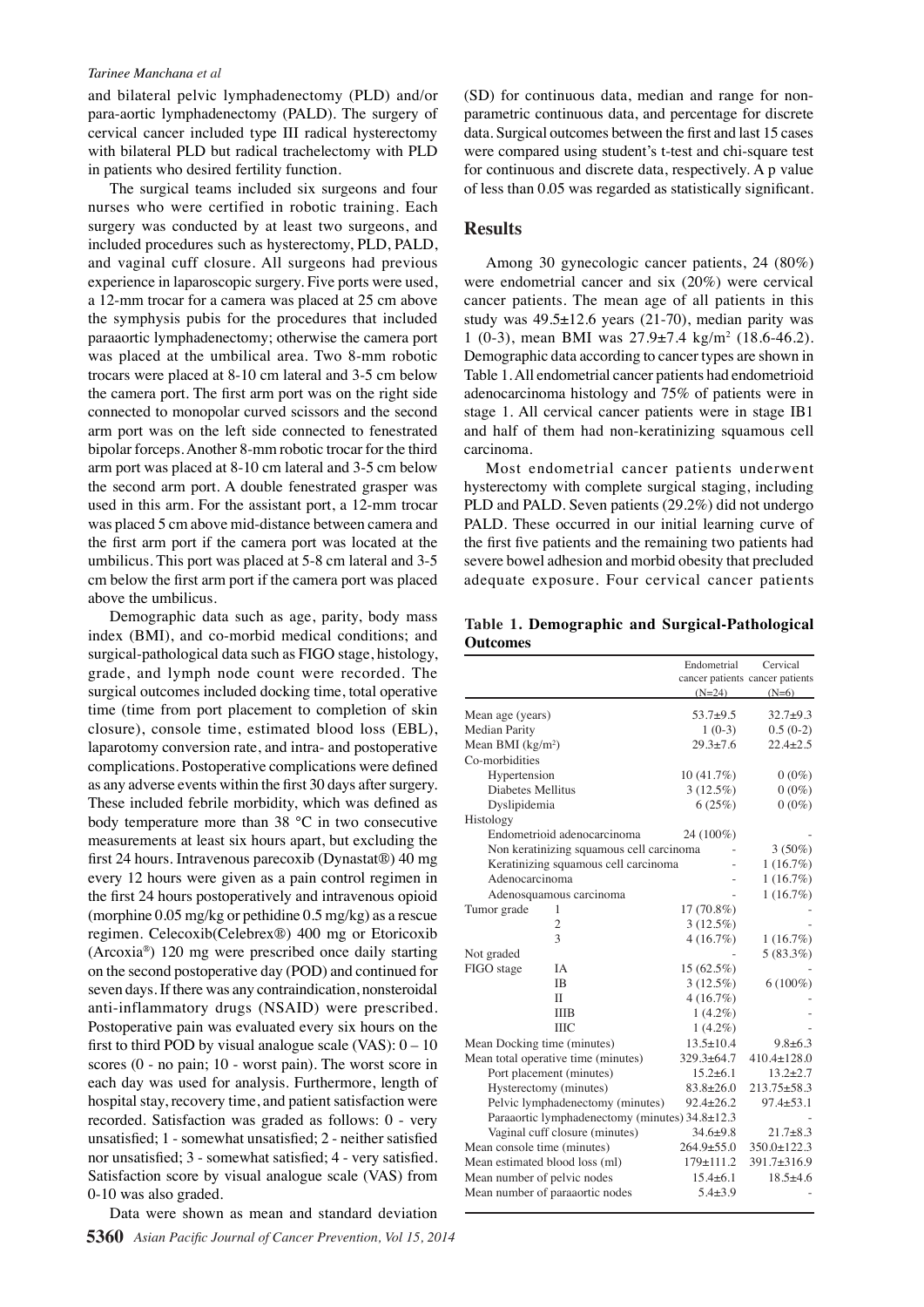| Cancer             | ż.              | FIGO stage              | Procedures                                  | Operative time (min)                                                                                                      | Estimated blood loss                                 | No.of lymph nodes         | Intraoperative                     | Postoperative complications                            |
|--------------------|-----------------|-------------------------|---------------------------------------------|---------------------------------------------------------------------------------------------------------------------------|------------------------------------------------------|---------------------------|------------------------------------|--------------------------------------------------------|
|                    | patients        |                         |                                             | mean±SD (range)                                                                                                           | (ml) mean±SD (range)   mean±SD (range)               |                           | complications                      |                                                        |
| Endometrial        | $\overline{24}$ |                         | 4 IA, 2 IB, 1 II   7 Hysterectomy±PLD       | $.340.7 \pm 28.0 (300 - 380)$<br>Total                                                                                    | $242.9 \pm 113.4$ (100-400) 16.1±5.7 (6-24)          |                           | 1 external iliac                   | 2 muscle pain at shoulder                              |
| cancer             |                 |                         |                                             |                                                                                                                           |                                                      |                           | artery injury                      |                                                        |
|                    |                 |                         |                                             | Console $273.9 \pm 32.2$ ( $240-332$ )                                                                                    |                                                      |                           |                                    |                                                        |
|                    |                 | 11 IA, 1 IB,            | 17 Hysterectomy±                            | $.324.6 \pm 75.1 (200 - 513)$<br>Total                                                                                    | $152.9 \pm 102.3$ (50-500)                           | Pelvic 15.1±6.4 (6-25)    | 1 bladder injury 1 port herniation |                                                        |
|                    |                 | 3 II, 1 IIIB,<br>1 IIIC | <b>PLD±PALD</b>                             |                                                                                                                           |                                                      |                           |                                    | subcutaneous emphysema<br>2 wound infection            |
|                    |                 |                         |                                             | Console 261.2±62.6 (150-410)                                                                                              |                                                      | Paraaortic 5.4±3.9 (0-14) |                                    | 2 muscle pain at shoulder<br>1 urinary tract infection |
| Cervical<br>cancer | $\circ$         | $\Xi$                   | 4 RHND                                      | $391.3 \pm 76.0 (320 - 490)$<br>Total                                                                                     | $450\pm378.6$ (200-1000)   19.5 $\pm$ 5.4 (14-27)    |                           | transfusion<br>1 blood             |                                                        |
|                    |                 |                         |                                             | Console $325.0 \pm 65.4 (255 - 410)$                                                                                      |                                                      |                           |                                    |                                                        |
|                    |                 |                         | 2 Radical trachelectomy   Total<br>with PLD | $448.5 \pm 245.4 (275 - 622)$                                                                                             | $275.0 \pm 176.8$ (150-400)   16.5 $\pm 2.1$ (15-18) |                           |                                    | 1 pressure sore at head                                |
|                    |                 |                         |                                             | Console $400.0 \pm 233.3$<br>$(235 - 565)$                                                                                |                                                      |                           |                                    |                                                        |
|                    |                 |                         |                                             | PELD – Pelvic lymphadenectomy, PALD – Paraaortic lymphadenectomy, RHND – Radical hysterectomy with pelvic lymphadenectomy |                                                      |                           |                                    |                                                        |

Table 2. Summary of Surgical Outcomes and Perioperative Complications

**. Summary of Surgical Outcomes and Perioperative Complications**

|  | DOI:http://dx.doi.org/10.7314/APJCP.2014.15.13.5359               |  |
|--|-------------------------------------------------------------------|--|
|  | Feasibility and Safety of Robotic Surgery for Gynecologic Cancers |  |

underwent radical hysterectomy with PLD and two had radical trachelectomy with PLD. We started robotic surgery for most cervical cancer patients after completing the first 12 endometrial cancer cases. There was no conversion to laparotomy in this study. Each procedure was performed by at least two surgeons. The percentage of procedure involvement from the first to last author was as follows, 66.7%, 76.7%, 63.3%, 16.7%, 30%, and 20%, respectively. The second and third authors were the initial surgical group who certified the robotic training program and operated the first six cases.

The first eight cases docked centrally, but the remaining did side docking. Mean docking time was  $12.8\pm9.7$  min, total operative time was  $345.5\pm85.0$ min, console time was 281.9±78.6 min, EBL was 221.7±186.0 ml. Docking time, total operative time, and console time were decreased when comparing the first 15 and the last 15 cases. Docking time was decreased from  $15.9\pm12.7$  to  $9.7\pm3.7$  min (p= 0.08), total operative time from  $363.0 \pm 100.2$  to  $328.0\pm 65.5$  min (p=0.41), and console time from 294.7±96.6 to 269.2±55.9 min (p=0.27). Subgroup analysis was done in endometrial cancer staging according to each procedure between the first and second half of patients. The times for port insertion  $(17\pm6.7 \text{ to } 13.9\pm5.5 \text{ min})$ , PLD  $(106.6\pm25.7 \text{ to } 83.0 \text{ s})$  $\pm$ 22.8 min), and PALD (37.0 $\pm$ 18.9 to 33.7 $\pm$ 8.5 min) were decreased, although a significant difference was shown only for PLD. Time for hysterectomy and cuff closure did not change (84±35.7 to 83.7±19.2 and 34.1±9.3 to 35.0±10.4 min). In these results, total operative time and console time were not significantly decreased (352.3±75.4 to 306.2±43.7; p=0.08 and 280.4±67.3 to 249.4±35.7 min;  $p = 0.08$ . Furthermore, EBL was equal between both groups (179.2±111.7 ml).

Three intraoperative complications (10%), one external iliac artery injury, one bladder injury, and one massive bleeding requiring blood transfusion were recorded. Ten events (33.3%) of postoperative complications were recorded in eight patients (26.7%), four muscle pain at either or both shoulders, one subcutaneous emphysema extending from the neck to both thighs, one pressure sore at the head (occipital area), two wound infections, one urinary tract infection, and one port herniation at first arm port requiring re-operation. All events of muscle pain at the shoulder occurred in obese patients (BMI more than 30 kg/m 2 ). No febrile morbidity was demonstrated.

Mean hospital stay was  $3.5\pm1.7$  days (2-9), and recovery time was  $14.2\pm8.1$  days  $(7-30)$ . Postoperative VAS pain scores on the first to third postoperative day (POD) were decreased, 3.9±2.5, 2.4±2.1, and 1.4±1.6 respectively. VAS pain score on the third day was available only in 23 patients. Only four patients (13.3%) needed one dose of rescue intravenous opioid for pain control in the first POD. Most patients (73.3%) felt very satisfied and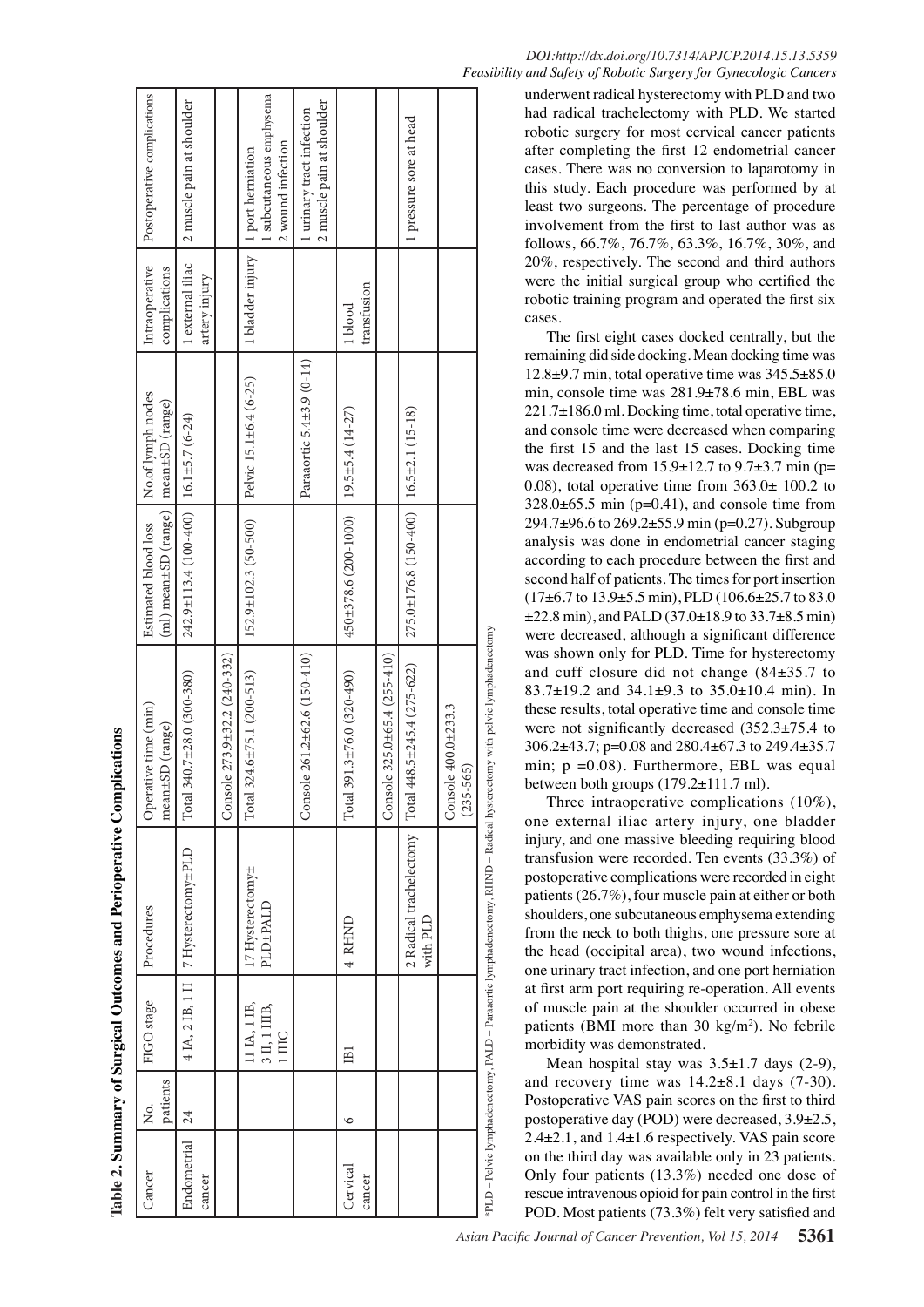#### *Tarinee Manchana et al*

26.7% of patients felt satisfied. Mean satisfaction score was 9.4±0.9 (8-10).

Ten endometrial cancer patients received postoperative adjuvant treatment, three had concurrent chemoradiation (CCRT), three had pelvic external radiation with vaginal brachytherapy, and four had vaginal brachytherapy. None of the cervical cancer patients received any postoperative adjuvant treatment. At 11 months median follow up time (2-25 months), two endometrial cancer patients in stage III developed isolated port site metastasis. The first patient had 80% myometrial invasion, cervical invasion, and pelvic lymph node metastasis, and received adjuvant CCRT. Port site metastasis occurred at five months postoperatively and was treated with an excision procedure and radiotherapy at the area of port site metastasis. Eight months later, she developed lung metastasis and is receiving chemotherapy with paclitaxel and carboplatin. Another had deep myometrial invasion through the uterine serosa, cervical and upper vagina invasion; she also received CCRT. Port site metastasis occurred at 13 months postoperatively and was treated with excision and is receiving radiotherapy.

## **Discussion**

Robotic surgery is rapidly emerging as an alternative MIS approach and is widely used worldwide. More than 1,400 systems have been installed across the United States and nearly 2,000 systems worldwide (Ramirez et al., 2012, Yim and Kim, 2012). Robotic surgery shows several advantages over conventional laparoscopy; these include a shorter learning curve and that experience in laparoscopy may be not prerequisite (Yim and Kim, 2012). However, major drawbacks are lack of tactile sensation, less cosmetically appealing due to more and larger incisions, a need for special training, and higher cost (Mohammadzadeh and Safdari, 2014). Recently, it was reported to have limited benefit to patients with benign gynecologic diseases in terms of effectiveness and safety (Liu et al., 2012). Nevertheless, undoubtedly, it has become the preferred MIS approach for most gynecologic oncologists. Most published articles about robotic surgery have been studies in endometrial cancer, followed by cervical cancer. Very few articles reported the use of robotic surgery in ovarian cancer. In fact, it may be not suitable for advanced stage ovarian cancer (Magrina et al., 2011).

To our knowledge, this is the first and largest series in Thailand that reported only on gynecologic cancer patients. This study showed the feasibility and safety of robotic surgery for surgical staging in endometrial cancer and surgical treatment in early stage cervical cancer, including radical and fertility preservative surgery. Different countries have different healthcare systems, which may have an impact on the implementation of robotic surgery. An important obstacle in our country is that MIS is not reimbursed by the national health system. However, we received funding from our hospital to perform 30 operations of robotic surgery. As demonstrated by these results, resources should be shared with all trained surgeons for improved learning curves.

Twenty-four endometrial cancer patients were studied

in this study. Total operative time was longer (329 vs 219 minutes) and EBL was higher (179 vs 91.6 ml) than in previous systematic reviews (Gaia et al., 2010). Each patient was operated by different surgeons who might have had different skills and level of experience. Another possibility is that complete surgical staging included PLD and PALD and was performed in all endometrial cancer patients. Our previous study reported that in a situation where there is limited preoperative radiographic imaging and intraoperative frozen section to assess high risk factors, the role of complete surgical staging is still beneficial (Sirisabya et al,. 2009). These may be plausible explanations for the longer operative time. However, the number of pelvic and paraaortic lymph nodes were comparable (15.4 and 18.5, 5.4 and 10.3, respectively). Intraoperative and postoperative complications did not seem to be higher than previous reports. There was no conversion in our study, in contrast to the rates of 4.9% in a previous review (Gaia et al., 2010). Most postoperative complications were minor except one patient who presented with port herniation that required reoperation. There were no vaginal cuff complications or thromboembolic events in our study. Steep Trendelenburg position and patients' shoulders compressed to shoulder supports prevented slipping from the bed, for long operative time may cause of muscle pain at the shoulder. As a result, all events occurred in obese patients. However, these events occurred temporally and subsided within a week.

Only six cervical cancer patients were included in this study, four patients underwent radical hysterectomy and two radical trachelectomy. These operations were feasible, although operative time was longer than in a previous review (391 vs 230 minutes) (Kruijdenberg et al., 2011). There was only one major postoperative complication, massive bleeding requiring blood transfusion, but there was no conversion. A small number of patients may not be adequate to achieve proficiency. However, the number of retrieved pelvic lymph nodes was not different (20 vs 24) (Kruijdenberg et al., 2011). Robotic assisted radical hysterectomy showed equivalent progression-free and overall survival to conventional laparotomy (Cantrell et al., 2010). An ongoing randomized trial comparing laparoscopic or robotic assisted radical hysterectomy with abdominal hysterectomy may be able to confirm these results (Obermair et al., 2008).

Port site metastasis is an uncommon event that occurred in 1-2% of laparoscopic surgery for gynecologic cancers (Palomba et al., 2012). The incidence of port site metastasis following robotic surgery is unclear and the etiologies are multifactorial. Theoretically, robotic surgery should reduce the risk of port site metastasis. Less port manipulation and less repeat instrumentation should result in a lower risk of tissue trauma and contamination in robotic surgery than laparoscopy. However, the incidence from two case series was 1.1-1.9%, which is similar to laparoscopy (Ndofor et al., 2011; Lonnerfors et al., 2013). Most port site metastasis occurred in the specimen retrieval port and usually had other recurrent sites (Lonnerfors et al., 2013). Metastasis at the robotic arm port with isolated port site metastasis was the difference in our patients from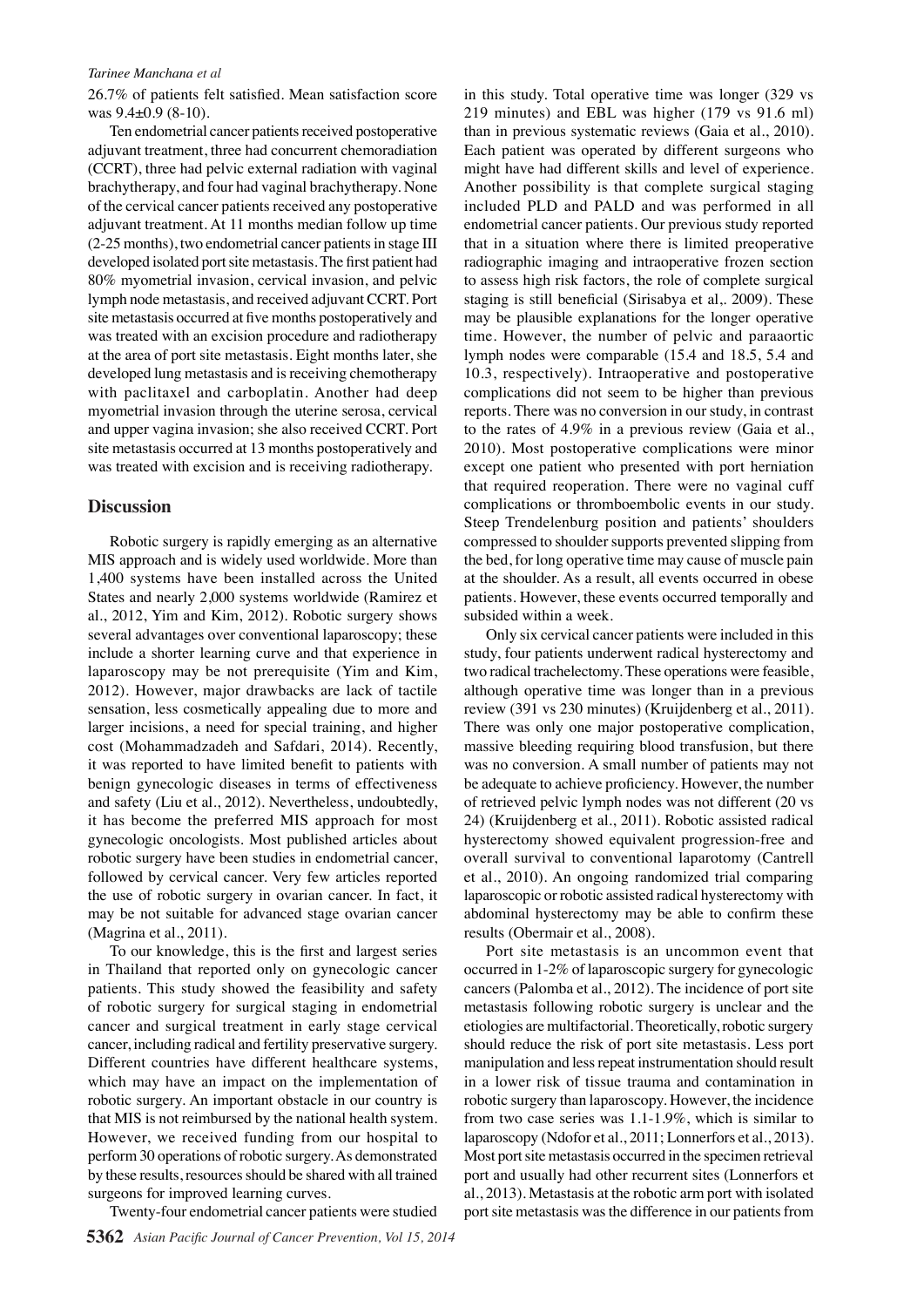those in previous reports. Isolated port site metastasis is infrequently reported in endometrial cancer patients. To the best of our knowledge, there was only one case series reported of two patients with early stage (IA) (Grabosch and Xynos, 2013). However, high risk histology, advanced stage > stage III endometrial cancer or cervical cancer with lymph node metastasis has a higher risk of developing port site metastasis (Lonnerfors et al., 2013). All patients in our study had high risk factors with advanced stage. In our opinion, robotic surgery should be avoided with advanced stage disease, particularly with demonstrable obvious spread of disease outside the uterus.

Robotic surgery is found to have a faster learning curve than laparoscopic surgery. For laparoscopic hysterectomy and pelvic-paraaortic lymphadenectomy, competence of the surgeon may be achieved after 49 cases (Lim et al., 2011). A minimum 9 to 24 case was required to achieve proficiency for robotic hysterectomy and pelvic-paraaortic lymphadenectomy (Lowe et al., 2009, Seamon et al., 2009, Lim et al., 2011), and 24 to 28 cases for robotic radical hysterectomy (Schreuder et al., 2010, Yim et al., 2013). Proficiency is achieved after a larger number of procedures and continues to improve over time. Lim et al. reported that the proficiency for docking and port insertion was achieved after the 10th case and simple hysterectomy after the 8th case. The most difficult procedure was vaginal cuff closure (21st case), retroperitoneal node dissection and pelvic lymphadenectomy after the 55th case, and paraaortic lymphadenectomy after the 17th case (Lim et al., 2011). Our results were contrary to this report. Pelvic lymphadenectomy might not be the most important procedure; however for this procedure, we reported significantly decreased time after the first half of patients. The number of cases need to achieve competency may vary according to many factors, such as previous experience and individual skills of the surgeon and surgical teams. Establishment of the team, including scrub nurses, circulating nurses, and surgical assistants who are familiar with the robotic equipment is crucial to reduce the operative time and technical error (Ramirez et al., 2012). In our study, as different surgeons performed each case; it was difficult to find the exact number of cases required to achieve proficiency. Although operative time in this study was decreased, there was no significance. Selection bias influenced this result; uncomplicated cases were usually selected in the initial learning curve, more challenging cases such as obese patients, those with previous pelvic surgery or more radical operation were chosen after surgeons feel competent.

The cost of robotic technology remains a potential barrier to widespread use as a standard clinical practice. A major drawback is that the robotic cost includes both maintenance and equipment cost, which are more expensive than laparoscopy. Previous studies reported that laparotomy was considered as the most expensive approach followed by robotic and laparoscopic approach (Bell et al., 2008; Barnett et al., 2010). All costs, including in-patient hospital costs, costs of the robotic surgical system, and care-giving/lost productivity costs associated with recovery time were used in the analysis in the society perspective model. This showed that the laparoscopic

approach was still the least expensive followed by robotic approach and laparotomy. The robotic approach would be least expensive when robotic disposable equipment costs less than \$1,046 per case (Barnett et al., 2010). With advancing technology and market competition, the price for acquisition and maintenance of a robot may eventually decrease. Therefore, cost effectiveness of robotic surgery in different countries with different health systems should to be further determined.

In conclusion, robotic surgery for gynecologic cancer appears to be feasible and safe with acceptable perioperative complication rate, fast recovery time, and high patient satisfaction. It offers many advantages over laparotomy but has perioperative outcomes comparable with laparoscopic surgery. However, this supportive evidence is derived from non-randomized studies. A randomized, controlled trial is currently ongoing to confirm these outcomes and long term surgical outcomes, including patients' quality of life should be evaluated.

## **References**

- Barnett JC, Judd JP, Wu JM, et al (2010). Cost comparison among robotic, laparoscopic, and open hysterectomy for endometrial cancer. *Obstet Gynecol*, **116**, 685-93.
- Bell MC, Torgerson J, Seshadri-Kreaden U, Suttle AW, Hunt S (2008). Comparison of outcomes and cost for endometrial cancer staging via traditional laparotomy, standard laparoscopy and robotic techniques. *Gynecol Oncol,* **111**, 407-11.
- Cantrell LA, Mendivil A, Gehrig PA, Boggess JF (2010). Survival outcomes for women undergoing type III robotic radical hysterectomy for cervical cancer: a 3-year experience. *Gynecol Oncol*, **117**, 260-5.
- Gaia G, Holloway RW, Santoro L, et al (2010). Roboticassisted hysterectomy for endometrial cancer compared with traditional laparoscopic and laparotomy approaches: a systematic review. *Obstet Gynecol*, **116**, 1422-31.
- Galaal K, Bryant A, Fisher AD, et al (2012). Laparoscopyversus laparotomy for the management of early stage endometrial cancer. *Cochrane Database Syst Rev,* **9**, CD006655.
- Grabosch S, Xynos F (2013). Isolated port-site metastasis after robotic hysterectomy for stage IA endometrial adenocarcinoma. *Obstet Gynecol*, **122**, 437-9.
- Kornblith AB, Huang HQ, Walker JL, et al (2009). Quality of life of patients with endometrial cancer undergoing laparoscopic international federation of gynecology and obstetrics staging compared with laparotomy: a gynecologic oncology group study. *J Clin Oncol,* **27**, 5337-42.
- Kruijdenberg CB, van den Einden LC, Hendriks JC, Zusterzeel PL, Bekkers RL (2011). Robot-assisted versus total laparoscopic radical hysterectomy in early cervical cancer, a review. *Gynecol Oncol*, **120**, 334-9.
- Lim PC, Kang E, Park do H (2011). A comparative detail analysis of the learning curve and surgical outcome for robotic hysterectomy with lymphadenectomy versus laparoscopic hysterectomy with lymphadenectomy in treatment of endometrial cancer: a case-matched controlled study of the first one hundred twenty two patients. *Gynecol Oncol*  **120**, 413-8.
- Liu H, Lu D, Wang L, et al (2012). Robotic surgery for benign gynaecological disease. *Cochrane Database Syst Rev*, **2**, CD008978.
- Lonnerfors C, Bossmar T, Persson J (2013). Port-site metastases following robot-assisted laparoscopic surgery